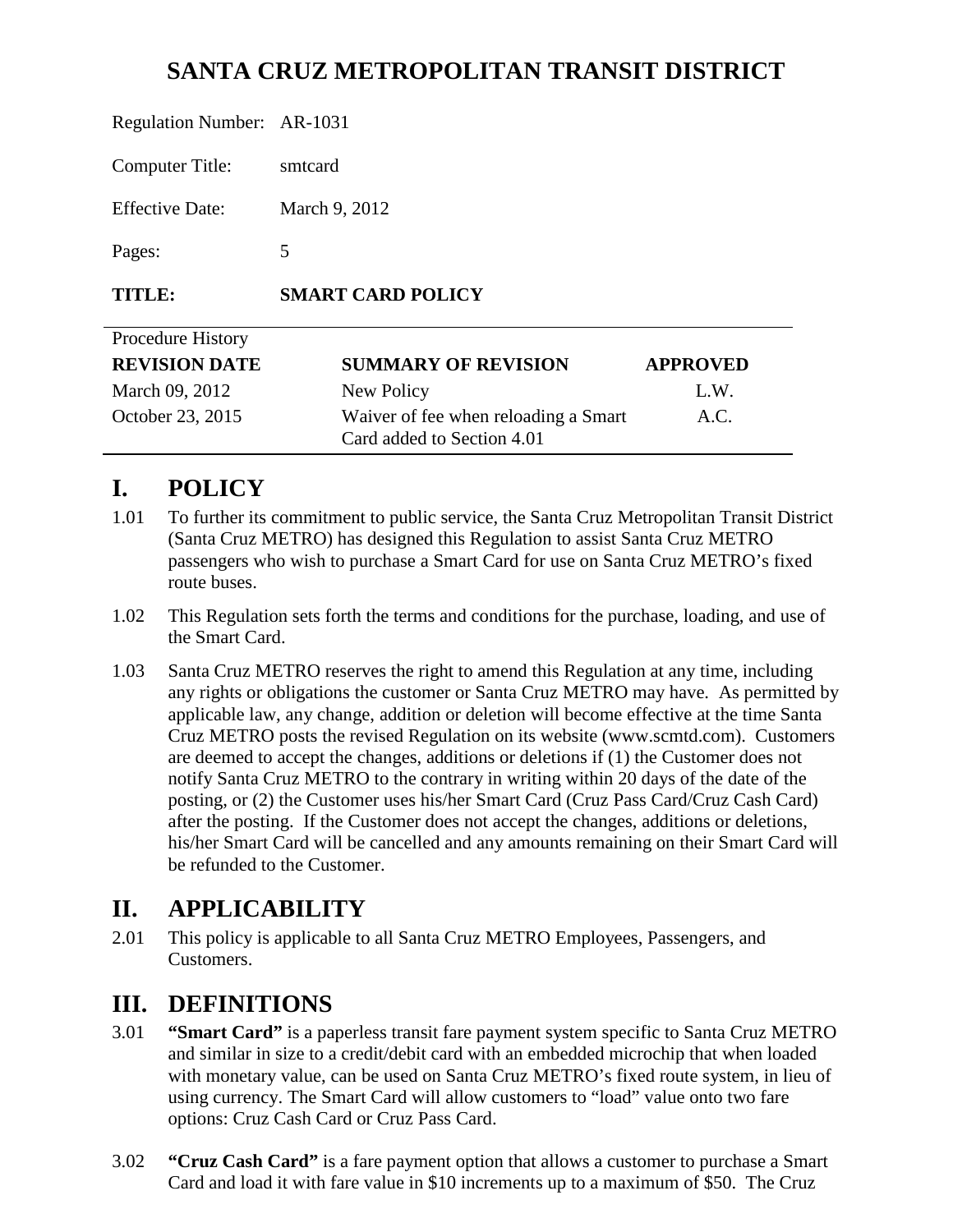Cash Card is scanned in front of the Smart Card Reader located on the farebox in order to pay for the fare which is deducted from the card electronically.

- 3.03 **"Cruz Pass Card"** is a fare payment option that allows a customer to purchase one of the various Period Passes or Ride Passes offered by Santa Cruz METRO. At the time of purchase the Customer selects a specific type of Period Pass or Ride Pass and pays the appropriate fare. The Cruz Pass Card is then scanned in front of the Smart Card Reader located on the farebox in order to validate the card electronically and deduct the fare.
- 3.04 **"Expiration Date"** The Smart Cards have no expiration date. This means that the Smart Cards will never expire, as long as there is fare value remaining on the card.
- 3.05 **"Period Passes"** are fare payment options based on consecutive days of passenger travel. At the time of purchase, the customer chooses a specific Santa Cruz METRO period pass which meets their travel demands. Santa Cruz METRO offers various options for the Period Pass as follows:
	- **Youth and Adult Local: 1, 3, and 7 day passes**
	- **Older Adult/Individual with a disability Local: 1, 3 and 7 day passes**
	- **Highway 17 Express: 1 and 5 day passes**
	- **Adult Local: 31 Day Consecutive Pass**
	- **Older Adult/Individual with a disability: 31 Day Consecutive Pass**
	- **Youth: 31 Day Consecutive Pass**
	- **Highway 17 Express: 31 Day Consecutive Pass**

A 31 Day Consecutive Pass may also be loaded with an additional 31 days of fare value for a maximum of 62 Consecutive days.

- 3.06 "**Ride Pass"** is a fare payment option in which the customer purchases rides to be used at any time; the rides are not restricted by a date range. Santa Cruz METRO offers:
	- **Youth and Adult Local: 15 ride Convenient Pass**
	- **Older Adult/Individual with a disability Local: 15 Ride Convenient Pass**

#### **IV. PROCEDURES TO PURCHASE AND RELOAD A SMART CARD**

4.01 Customers can purchase a Smart Card (Cruz Cash Card/Cruz Pass Card) at the Santa Cruz METRO Center (Pacific Station) Information Booth for a \$3.00 non-refundable fee and at the Watsonville Transit Center. At the time of purchase, the Customer will select either a Cruz Cash Card or a Cruz Pass Card. A customer can then load the particular card with the desired value up to the maximum amount allowed. **The \$3.00 fee is indefinitely waived and may be reinstated at a future date.**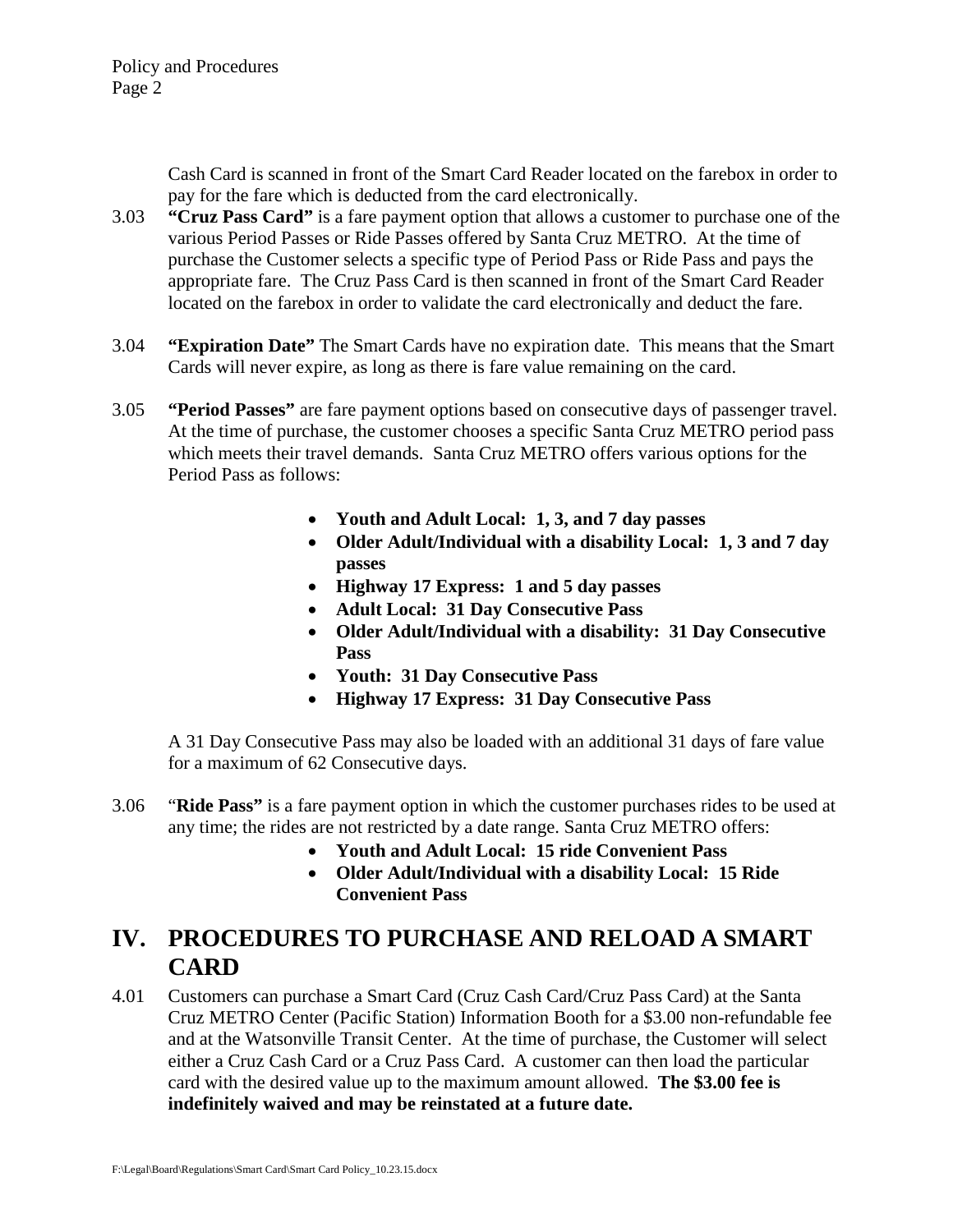- 4.02 Smart Cards may be purchased by mail using the order form provided inside the *Headways* bus schedule.
- 4.03 Generally, it will take seven (7) business days from the date the order is received to process the order. Customers may call Customer Service at (831) 425-8600, regarding any order.
- 4.04 Smart Cards are also available for purchase on Santa Cruz METRO's website **www.scmtd.com.**
- 4.05 Customers cannot register their Smart Cards, and the system has no personal information about the cardholder.
- 4.06 A customer can load a dollar value on the Smart Card by using a credit card, debit card or cash at the following locations:
	- Santa Cruz METRO Center (Pacific Station), 920 Pacific Avenue, Santa Cruz, CA 95060 or ticket vending machine (TVM).
	- Watsonville Transit Center, 475 Rodriguez, Watsonville, CA 95076 or ticket vending machine (TVM).
	- Cabrillo College, 6500 Soquel Drive, Aptos, CA 95003 ticket vending machine (TVM)
	- Capitola Mall Transit Center Lane #1 1855  $41<sup>st</sup>$  Avenue, Capitola, CA 95010 ticket vending machine (TVM).

## **V. HOW THE SMART CARD SYSTEM WORKS**

- 5.01 A customer scans his/her Smart Card (Cruz Cash Card/Cruz Pass Card) in front of the card reader on the farebox. The card reader will display the fare deducted and what amount is left on the Card.
- 5.02 Each customer will be required to have their own Smart Card. Holders of 15 Ride Passes and Cash Cards may deduct rides for accompanying passengers.
- 5.03 If a ride costs more than the remaining value on a Smart Card, Santa Cruz METRO will allow the customer to complete that trip. If a card has no value left, the card must be reloaded with value before boarding the bus or a cash fare must be paid.
- 5.04 Discount Fare Smart Cards are specially encoded to automatically calculate the discounted pass fare each time a qualified customer uses the card. When the card is scanned in front of the card reader, the farebox will then indicate that identification is required upon presentation. Once the identification is presented, the Operator will press the appropriate button acknowledging validity.

# **VI. RULES FOR USE OF THE SMART CARD**

6.01 Unless otherwise required by law or permitted by this regulation, any amount on the Smart Card (Cruz Cash Card/Cruz Pass Card) is nonrefundable and may not be redeemed for cash.